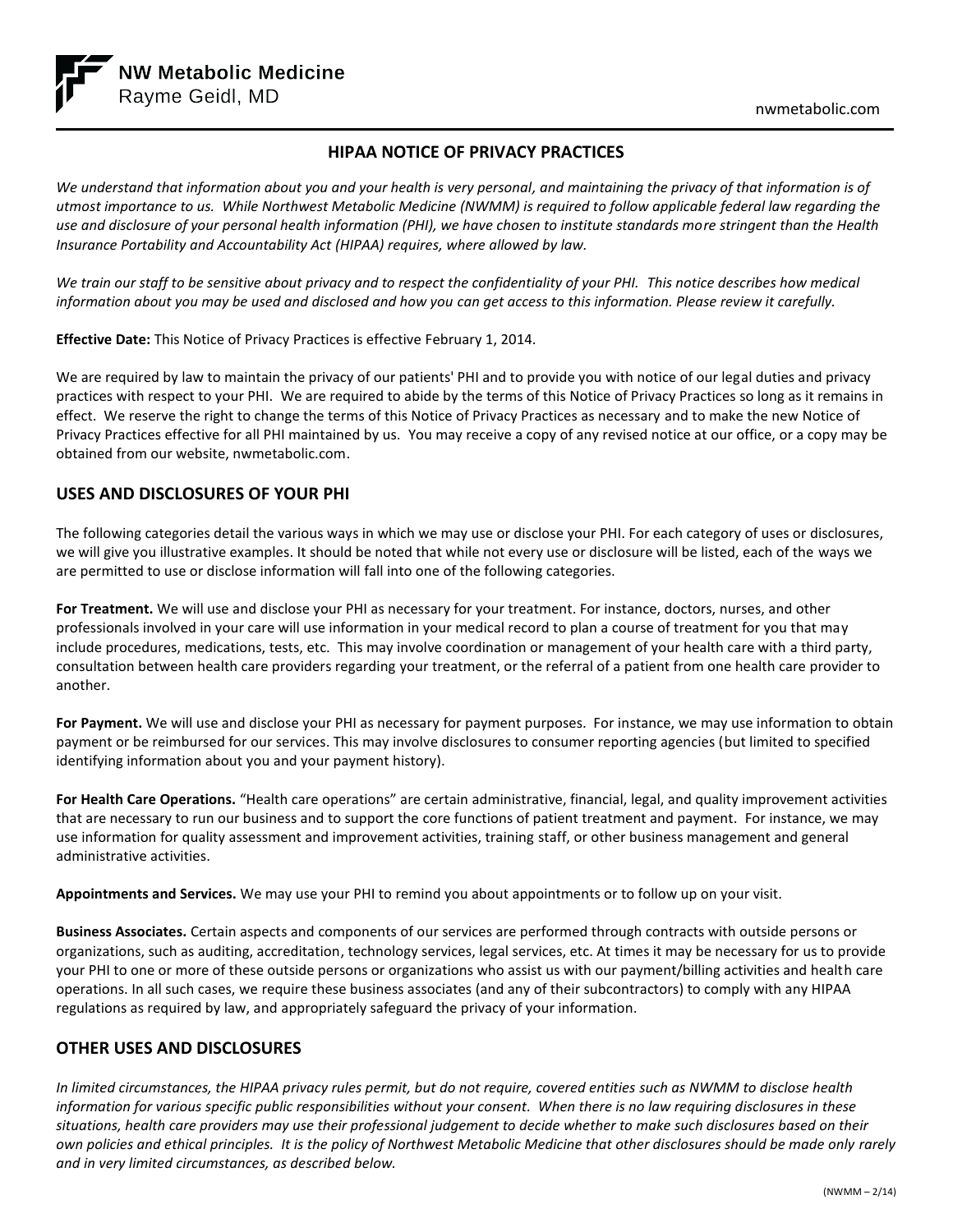We are permitted or required by law to make certain other uses and disclosures of your PHI without your consent or authorization. Subject to conditions specified by law, we will use or disclose your PHI in the following situations:

▪ **As Required by Law.** We may release your PHI for any purpose where required by law.

▪ **Averting a Serious Threat to Health or Safety**. We may disclose your PHI if we believe the disclosure is needed to prevent or lessen a serious and imminent threat to the health or safety of a person or the public, and the recipient is able to lessen the threat.

▪ **For Law Enforcement Purposes.** We may disclose your PHI to law enforcement officials if they have a court order, warrant, subpoena or summons issued by a judicial officer or a grand jury subpoena.

▪ **In Response to Judicial/Administrative Proceedings.** We may disclose your PHI in response to a court order. We will not release your PHI in response to an attorney-signed subpoena, discovery demand or other "lawful process" unless also accompanied by a court order.

▪ **Required Release to HHS.** We must disclose your PHI to the Department of Health and Human Services for use in compliance or oversight investigations.

Other uses and disclosures of PHI not covered by this Notice or the laws that apply to us will be made only with your written authorization. Except as outlined above, we will not use or disclose your PHI for any other purpose unless you have signed a form authorizing such use or disclosure. If you do give us an authorization, you may revoke it at any time by submitting a written revocation to our Privacy Officer and we will no longer disclose the previously authorized PHI. Please keep in mind that disclosures we previously made in accordance with your authorization (prior to you revoking it) will not be affected and cannot be taken back.

# **USES AND DISCLOSURES FOR WHICH AN AUTHORIZATION IS REQUIRED**

Under HIPAA rules, there are several circumstances in which authorization from you must be obtained, including:

▪ Uses and disclosures of your PHI to market a product or service to you, or to give or sell your PHI to a third party for marketing. • The sale of Protected Health Information.

Northwest Metabolic Medicine does not engage in either activity, therefore, we do not offer such authorization.

### **DISCLOSURE TO INSURANCE COMPANIES**

Under HIPAA rules, you have the right to request that your health care provider restrict certain disclosures of PHI to a health plan when you pay out of pocket, in full for the health care item or service.

Northwest Metabolic Medicine does not contract with or participate with any insurance companies. Therefore, it is our policy that we will not release or disclose your PHI to any insurer or health plan even if you authorize or request this release, and without regard as to whether you intend to file a claim with your insurer or pay out of pocket in full.

### **LIMITING USES AND DISCLOSURES TO THE MINIMUM NECESSARY**

A central aspect of the HIPAA privacy rules is the principle of "minimum necessary" use and disclosure. We will make a reasonable effort to use, disclose, or request only the minimum amount of PHI needed to accomplish the intended purpose of the use or disclosure. It is important to note that this requirement does not apply when a physician discloses information to another provider for treatment purposes or when a physician requests information from another provider for treatment purposes. Accordingly, the minimum necessary standard should not interfere with a physician's ability to provide appropriate treatment to patients. The minimum necessary standard also does not apply when the physician releases information: directly to the patient, pursuant to a patient's authorization, or for disclosures that are required by law or are necessary to comply with the Privacy Rules.

### **RIGHTS THAT YOU HAVE**

**Access to Your PHI.** Generally, you (or your representative) have the right to access, inspect, and/or receive copies of the PHI that we maintain about you when you request it. To receive a copy of your PHI, your request must be made to us in writing and be signed by you or your representative. We have up to 30 days to make your PHI available to you and we may charge you a reasonable fee for the costs associated with your request. The fee may include copying costs, including supplies and labor, and postage if